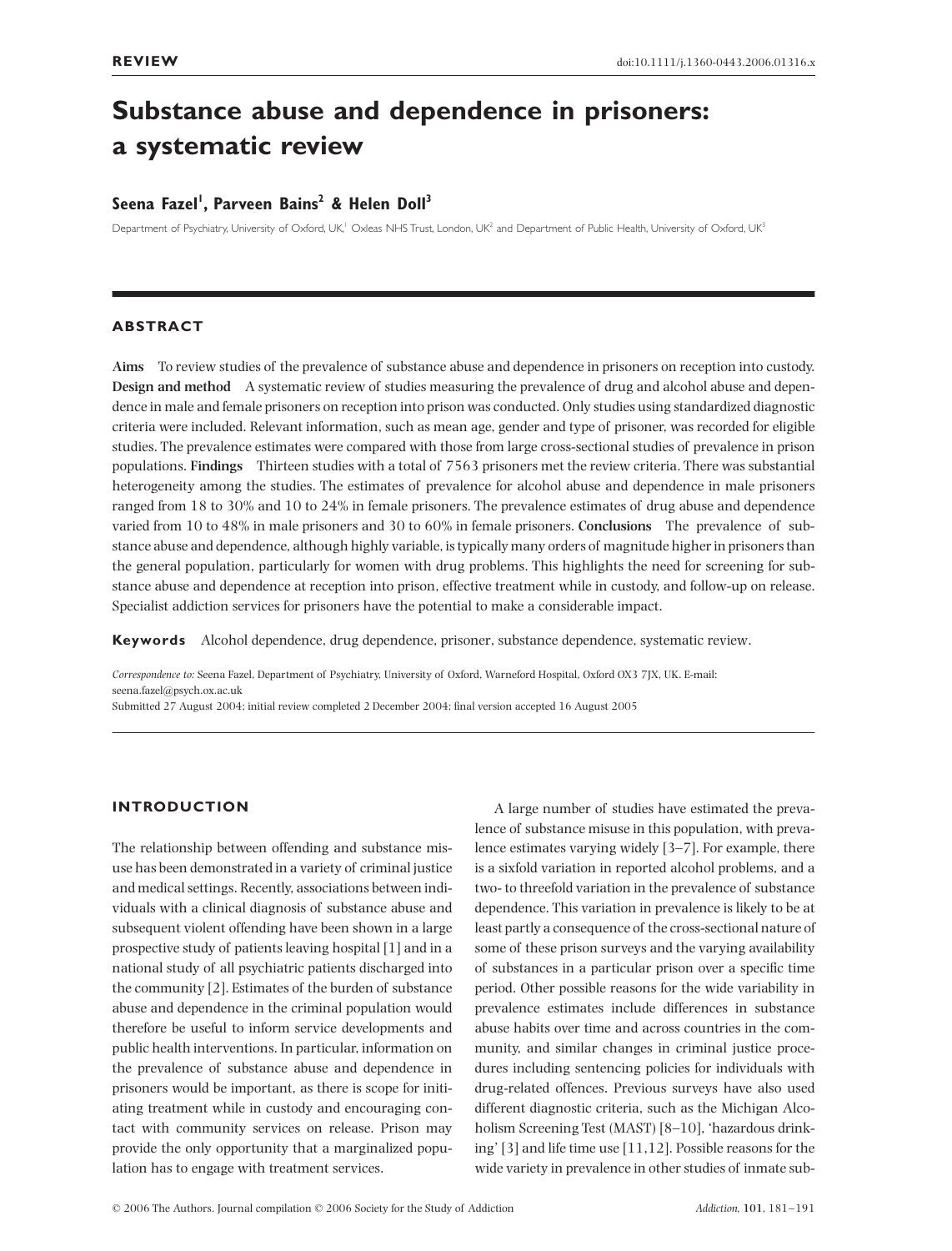stance abuse include the use of selected samples and selfreport measures.

As there have been no recent reviews of substance use in prisoners, we have conducted a systematic review of the prevalence of substance abuse and dependence in prisoners on reception into prison, as this may enable estimates of appropriate provision of treatment services in custody and for the planning of throughcare services on release into the community. We included only studies that reported standardized diagnostic criteria for substance abuse. Results were subdivided by sex, type of disorder (e.g. drug or alcohol dependence) and type of prisoner (remand/detainee or sentenced). We have also presented a review of large cross-sectional studies by way of comparison.

## **METHOD**

We identified surveys of the prevalence of any alcohol or drug abuse and dependence in general prison populations published between January 1966 and January 2004. We searched using computer-based literature indexes (EMBASE, PsycInfo, Medline, US National Criminal Justice Reference Abstract database, European Monitoring Centre for Drugs and Drug Addiction database) and scanned relevant reference lists. We used combinations of keywords relating to substance misuse (e.g. substance\*, alcohol, drug\*, misuse, dependen\*, abuse) and to prisoners (e.g. inmate, sentenced, remand, detainee, felon, prison\*).

Articles not written in English were translated. We included studies reporting diagnoses of substance abuse and dependence within the last year and who sampled prisoners within 3 months of arrival into prison. We also included only those studies with diagnoses made by clinical examination or by interviews using validated diagnostic instruments; surveys using self-report measures only [13–15] or biological markers only (e.g. hair analysis) were ineligible [16,17]. While studies reporting only life-time prevalence [11,12] were excluded, studies measuring the comorbidity of substance dependence with other psychiatric disorders were included [18–22].

Large cross-sectional prison studies (> 500 prisoners) fulfilling the other inclusion criteria were included for comparison [3,5,23–26]. A number of smaller crosssectional studies were thus excluded [12,27–33].

There were a number of other reasons for exclusion: (1) failure to include the whole prison population or a random sample of this population [34–36]; (2) reporting of retrospective substance use while in prison in postrelease prisoners [37,38]; (3) reporting estimates from only prisoners selected for assessment or treatment of substance dependence [39,40]; (4) reporting of combined results for men and women [10]; (5) reporting of combined estimates for alcohol and drug misuse [41,42]; (6) greater than 50% non-participation [43]; (7) measuring solely injectable substance use [36,39,44]; and (8) lack of standardized criteria or unclear definitions regarding either substance abuse or dependence [35,45–65]. A group of studies examining the prevalence of drug dependence as part of the Arrestee Drug Abuse Monitoring programme in the United States was excluded for this latter reason [13,14]; (9) one 1985 study that used diagnostic criteria according to the International Classification of Diseases, version 8 [66]. Sensitivity analyses demonstrated large heterogeneity between this and the others (e.g. for drug dependence in women the prevalence was 3% in this study versus 30–60% in the others); (10) use of a hierarchy of exclusive diagnoses, giving a principal diagnosis for each individual [67]. This was deemed unsuitable as it did not account for the comorbidity of mental disorders and substance dependence.

For every eligible study, SF and PB independently extracted information on geographical location, year of interview, number of prisoners included, type of prisoner, response rate, diagnostic instruments and criteria, type of interviewer, number diagnosed with substance abuse, dependence and abuse/dependence. This included abuse and dependence on alcohol and other psychoactive drugs, e.g. benzodiazepines, cannabis, cocaine and opiates. A fixed protocol was used to determine these variables; any discrepancies were resolved by further review. Clarifications were sought by correspondence with authors of relevant studies.

Where possible, prisoners were categorized as either remand (detainees) or sentenced (felons). Some studies contained subjects from either group and were therefore labelled as mixed studies.

Overall heterogeneity was calculated using Cochran's Q and the  $I^2$  statistic. Values of  $I^2$  higher than 75% are considered to be high, and preclude combining data in a meta-analysis [68]. Potential sources of heterogeneity were investigated further by arranging groups of studies according to potentially relevant characteristics and by performing Cochran  $χ²$  tests.

#### **RESULTS**

#### **Reception studies**

The final sample consisted of 13 studies. The details of these studies are summarized in Table 1. The studies included a total of 7563 prisoners: 4293 men (57%) and 3270 women (43%). The average age of subjects was 30.4 years (based on information from 10 studies, 6052 prisoners). Of the 4177 prisoners with criminological information, 606 (14.5%) were either charged or convicted with a violent offence. There were more sentenced prisoners (3105; 41%) than remand prisoners (2548;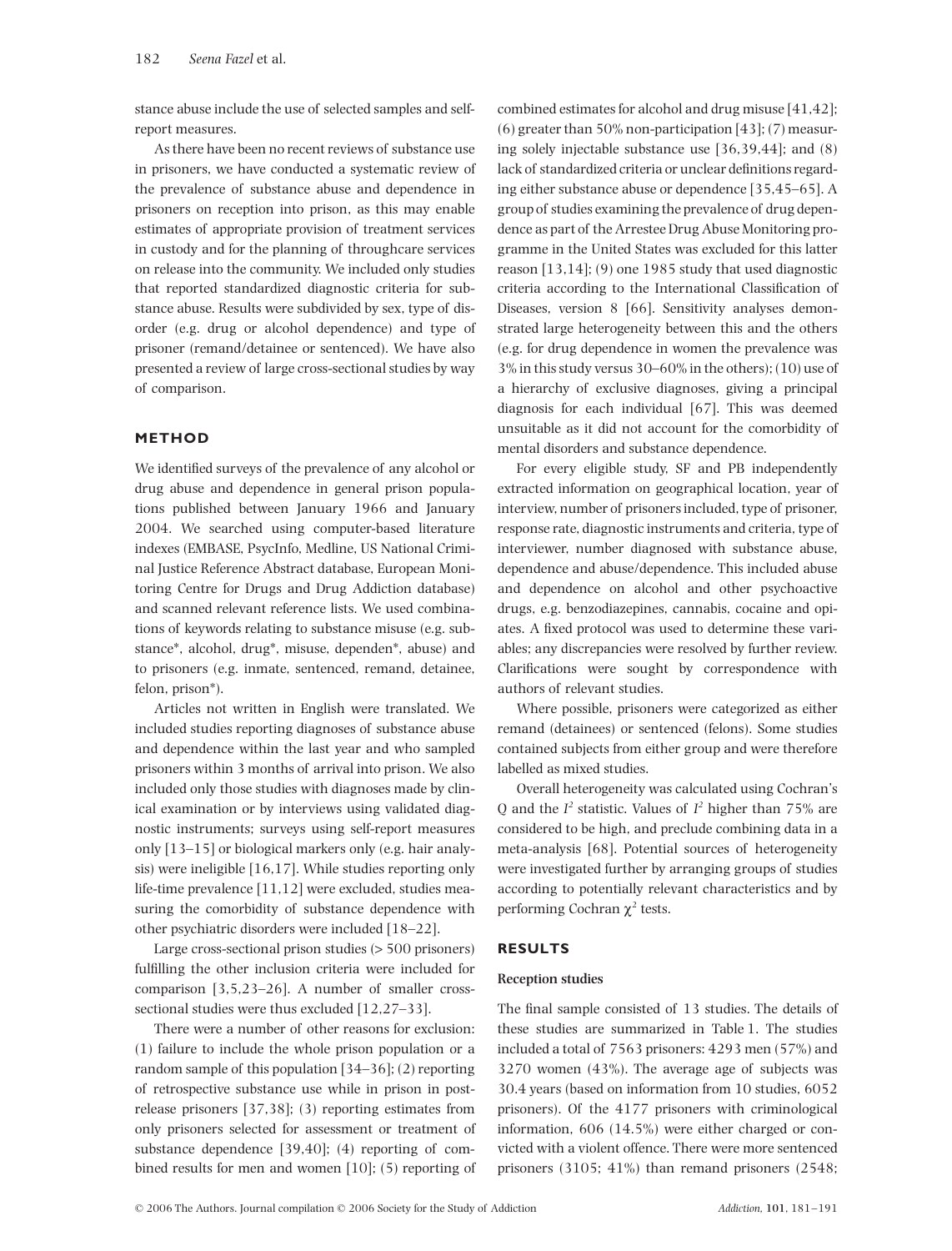34%). Four studies included both sentenced and remand prisoners (total  $n = 1910$ ; 25%) (mixed studies). Two surveys (1220 prisoners) [18,69] were published before 1990. Prisoners in the included studies were primarily from the United States (6635 prisoners; 88%) [18,19,21,22,69–73], with the remainder being from the United Kingdom (548 prisoners; 7%) [4], Ireland (280 prisoners) [20,74] and New Zealand (100 prisoners) [75].

There were a number of different sampling techniques used. Some studies used simple random sampling (2310 prisoners) [19,20,70,71,74], some used stratified random sampling (2000 prisoners) [21,22] and others used the inclusion of all consecutive new receptions into prison (2448 prisoners) [4,18,69,72,73,75]. One study used a combination of these techniques (805 prisoners) [19]. The reported response rate was 100% in three studies (693 prisoners) [4,18,20]. The other surveys all had reported response rates of above 75% (6870 prisoners).

In two surveys, diagnoses of alcohol or drug abuse/ dependence were made entirely using clinical interviews (783 prisoners) [4,74]. However, the majority featured trained interviewers using validated, structured instruments. Instruments used included the Structured Clinical Interview for the Diagnostic and Statistical Manual (380 prisoners) [73], the Diagnostic Interview Schedule (5550 prisoners) [18,21,22,69–72,75], the Schedule for Clinical Assessment in Neuropsychiatry (45 prisoners) [20] and the Composite International Diagnostic Interview (805 prisoners) [19].

The prevalence estimates of substance abuse and dependence are summarized in Table 2. The estimates, with 95% confidence intervals, are shown by gender in Fig. 1.

#### **Men**

#### *Alcohol abuse/dependence*

Seven surveys of alcohol abuse/dependence in men included a total of 4141 prisoners [4,21,22,69,71,73– 75]. Prevalence estimates of alcohol abuse/dependence in male prisoners ranged from 17.7 to 30.0%, with much heterogeneity among these estimates  $(\chi^2_{6} = 43.5,$  $P < 0.001$ ;  $I^2 = 86\%$ ).

#### *Drug abuse/dependence*

We identified eight surveys that reported on drug abuse/ dependence in male prisoners [4,21,69,71–75]. Prevalence estimates of drug abuse/dependence in male prisoners ranged from 10.0 to 48.0%, with there being substantial heterogeneity among these estimates  $(\chi^2_{7} = 314.5, P < 0.001; I^2 = 98\%).$ 



**Figure 1** Prevalence of alcohol and drug abuse/dependence in male and female prisoners on reception into prison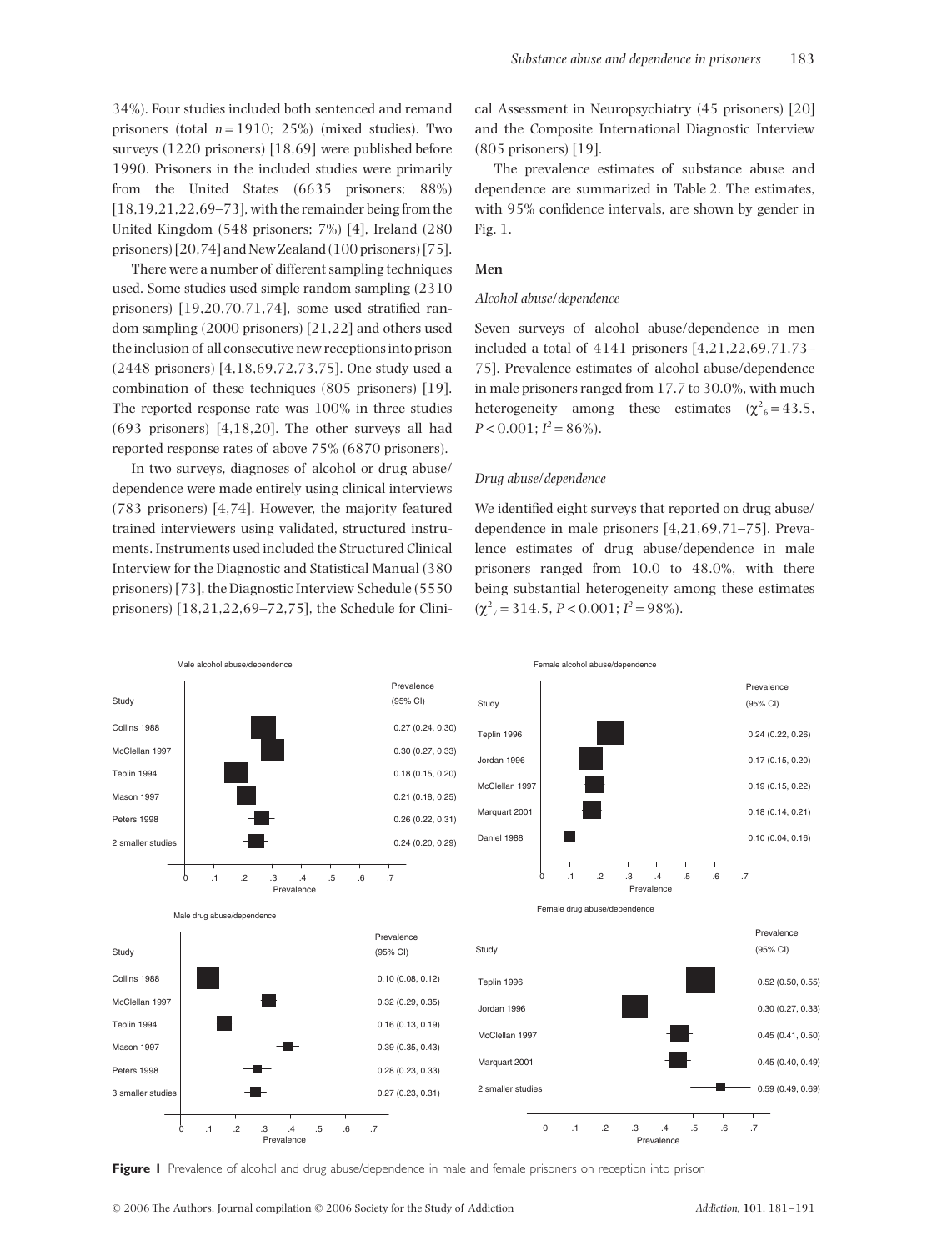|                       |                | Table 1 Details of reception studies of prisoners.                          |                                                      |                                                      |                        |                        |                     |                |                            |                                  |                     |                                           |                             |
|-----------------------|----------------|-----------------------------------------------------------------------------|------------------------------------------------------|------------------------------------------------------|------------------------|------------------------|---------------------|----------------|----------------------------|----------------------------------|---------------------|-------------------------------------------|-----------------------------|
| Study                 | Country        | Population                                                                  | Sampling strategy                                    | Sampling<br>method                                   | Instrument<br>criteria | Diagnostic<br>criteria | Mean age<br>(years) | range<br>$Age$ | Psychiatric<br>interviewer | in prison<br>$d$ uration<br>Mean | prisoner<br>Type of | committed<br>offences<br>$violent$<br>No. | consenting<br>No. $\it not$ |
| Bushnell<br>$[75]$    | Zealand<br>New | security male<br>Christchurch<br>maximum<br>prison,<br>Medium/              | over 3 months<br>new arrivals<br>Consecutive         | sampling at<br>Consecutive<br>reception              | DIS                    | DSM-III                | 28.2                | SD 8.3         | z                          | Not stated                       | Mixed               | stated<br>Not                             | $\circ$                     |
| Collins [69]          | <b>USA</b>     | North Carolina<br>prisons                                                   | March-June<br>admitted<br>All males<br>1983          | arrivals at<br>Consecutive<br>reception<br>new       | DIS                    | DSM-III                | 27.6                | Not stated     | Z                          | Not stated                       | Sentenced           | 157                                       | 117                         |
| Daniel [18]           | <b>USA</b>     | Classification<br>Correctional<br>Center<br>Missouri                        | arrivals over<br>Consecutive<br>$7$ months           | at reception<br>Consecutive<br>sampling              | DIS                    | DSM-III                | 29                  | SD 8.2         | Z                          | Not stated                       | Sentenced           | 21                                        | $\circ$                     |
| Jordan [19]           | USA            | Raleigh, NC<br>for Women,<br>Institution<br>Correctional                    | prisoners in<br>All sentenced<br>incoming<br>1991-92 | consecutive<br>sampling<br>random<br>Combined<br>and | CIDI                   | <b>DSM-IIIR</b>        | 31.5                | $18 - 65$      | Υ                          | $5-10$ days                      | Sentenced           | 98                                        | 42                          |
| Lo $\left[ 72\right]$ | USA            | County Jail,<br>Cleveland,<br>Cuyahoga<br><b>USA</b>                        | prisoners in<br>All sentenced<br>incoming<br>1997-98 | Consecutive<br>sampling                              | DIS                    | DSM-IV                 | $30\,$              | $18 - 58$      | Z                          | Not stated                       | Sentenced           | stated<br>Not                             | 29                          |
| Marquart<br>$[70]$    | USA            | institutional<br>Department<br>of Criminal<br>division<br>Justice,<br>Texas | admitted in<br>prisoners<br>All female<br>1994       | sampling<br>random<br>Simple                         | DIS                    | DSM-IV                 | 32.3                | $17 - 63$      | $\mathbb Z$                | $1~{\rm day}$                    | Sentenced           | $68\,$                                    | $\mathbb{Z}$                |
| Mason [4]             | England        | prison for<br>Remand<br>Durham<br>men                                       | All remands over<br>$7$ months                       | at reception<br>Consecutive<br>sampling              | interview<br>Clinical  | DSM-IV                 | Not stated          | Not stated     | Σ                          | Not stated                       | Remand              | stated<br>Not                             | $\circ$                     |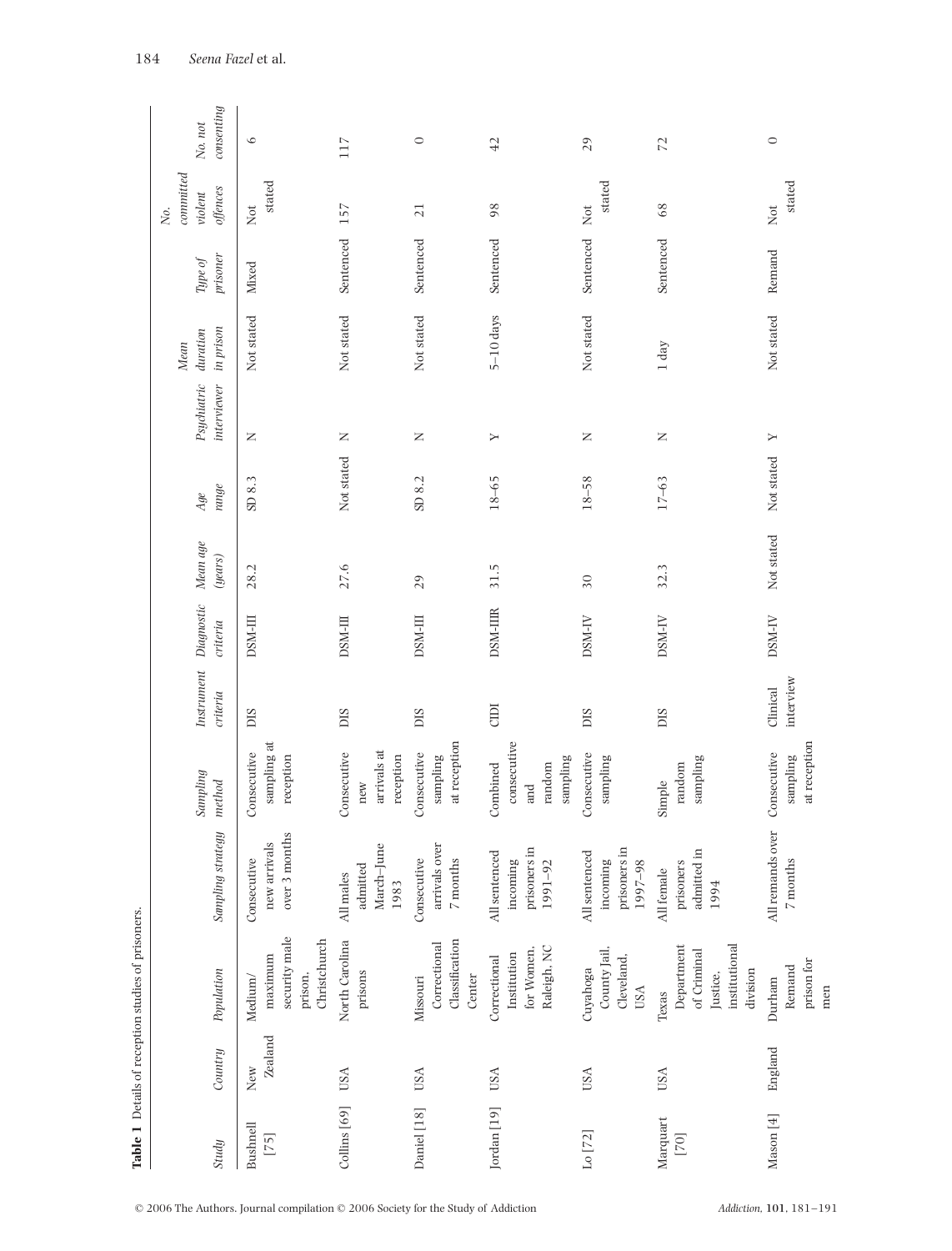| 202                                                                      | $\circ$                                       | 100                                        | $\mathcal{L}$                  | $\frac{5}{2}$                                                      | 59                                                               |
|--------------------------------------------------------------------------|-----------------------------------------------|--------------------------------------------|--------------------------------|--------------------------------------------------------------------|------------------------------------------------------------------|
| stated<br>Not                                                            | $\circ$                                       | $\overline{61}$                            | stated<br>Not                  | stated<br>Not                                                      | 201                                                              |
| Mixed                                                                    | Mixed                                         | Sentenced                                  | Mixed                          | Remand                                                             | Remand                                                           |
| Not stated                                                               | Not stated                                    | $14\text{--}60\,\mathrm{days}$             | $1 \mathrm{day}$               | Not stated                                                         | Not stated                                                       |
| $\mathsf{z}$                                                             | Σ                                             | χ                                          | $\geq$                         | Not stated                                                         | $\mathsf{z}$                                                     |
| Not stated                                                               | $17 - 48$                                     | SD 10.2                                    | Not stated                     | Not stated                                                         | $17 - 67$                                                        |
| $32.8$ male<br>female<br>32.3                                            | 25.8                                          | 32.6                                       |                                | Not stated                                                         | 28                                                               |
| DSM-III                                                                  | DSM-IV                                        | DSM-IV                                     | DSM-III-R Not stated           | DSM-III-R                                                          | DSM-III-R                                                        |
| DIS                                                                      | <b>SCAN</b>                                   | SCID <sub>IV</sub>                         | interview<br>Clinical          | DIS                                                                | SIC                                                              |
| sampling<br>random<br>Simple                                             | sampling<br>$\operatorname{random}$<br>Simple | at reception<br>Consecutive<br>sampling    | sampling<br>random<br>Simple   | sampling<br>random<br>Stratified                                   | sampling<br>random<br>Stratified                                 |
| admitted<br>inmates<br>All newly                                         | Consecutive new<br>arrivals over<br>3 months  | Consecutive new<br>arrivals in<br>1996     | All new arrivals<br>in 1992-93 | All remands<br>1983-84                                             | All remands<br>1991-93                                           |
| Prison unit for<br>centre for<br>reception<br>men and<br>women,<br>Texas | Mountjoy<br>Prison,<br>Dublin                 | Transfer<br>Facility,<br>Holliday<br>Texas | Mountjoy<br>Prison,<br>Dublin  | Department<br>Corrections,<br>Cook County<br>Chicago<br>$\sigma$ f | Department<br>Corrections,<br>Cook County<br>Chicago<br>$\sigma$ |
| USA                                                                      |                                               | <b>USA</b>                                 | Ireland                        | USA                                                                | <b>USA</b>                                                       |
| McClellan<br>$[71] \label{eq:1}$                                         | Mohan [20] Ireland                            | Peters [73]                                | Smith $[74]$                   | Teplin [21]                                                        | Teplin [22]                                                      |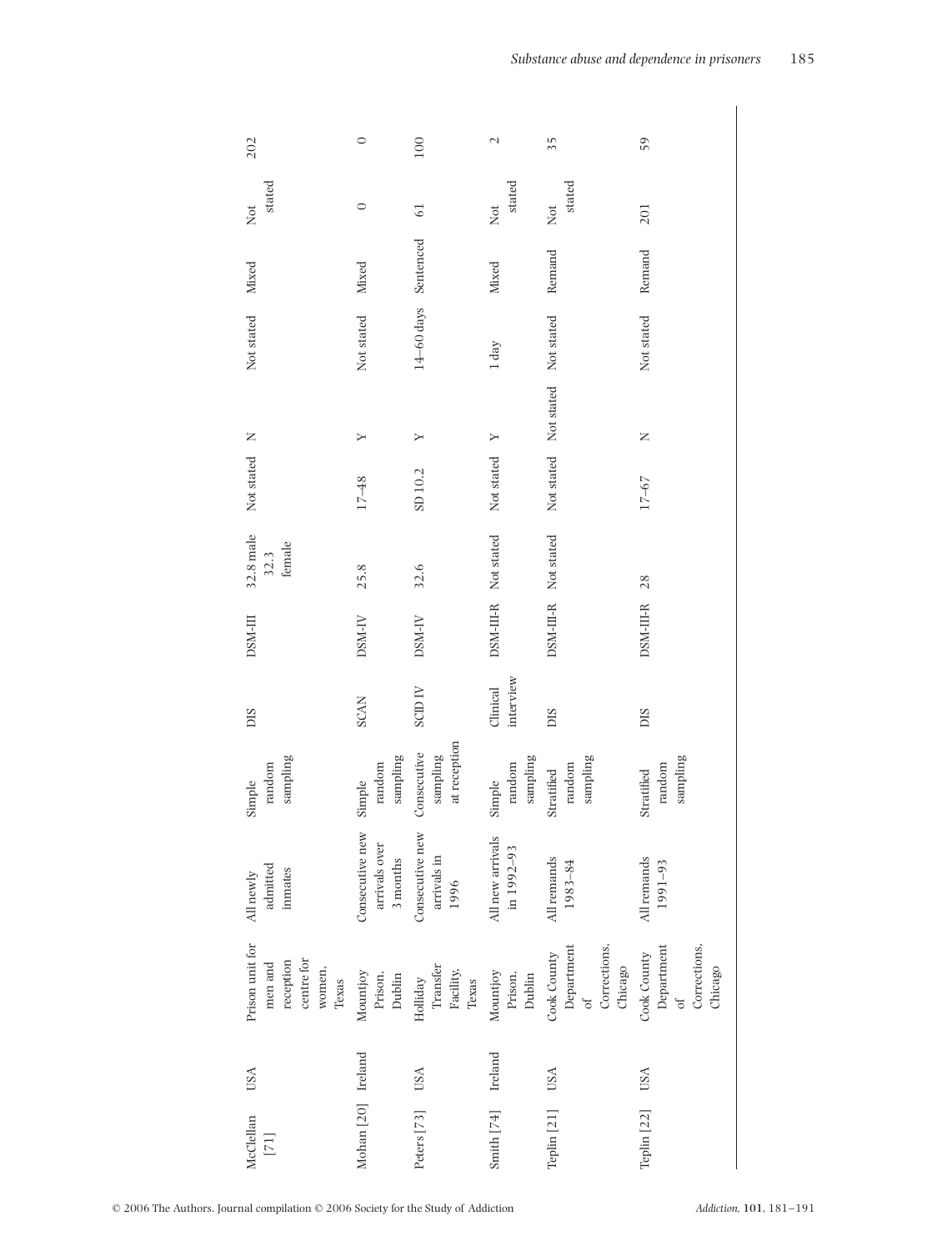| Study          | Total no.    | % male | No. with alcohol<br>abuse/dependence | No. with drug<br>abuse/dependence | Prevalence of<br>alcohol abuse/<br>dependence $(\%)$ | Prevalence of<br>drug abuse/<br>dependence $(\%)$ |
|----------------|--------------|--------|--------------------------------------|-----------------------------------|------------------------------------------------------|---------------------------------------------------|
| Bushnell [75]  | 100          | 100%   | 14                                   | 19                                | 14.0                                                 | 19.0                                              |
| Collins [69]   | 1120         | 100%   | 302                                  | 112                               | 27.0                                                 | 10.0                                              |
| Daniel [18]    | 100          | $0\%$  | 10                                   |                                   | 10.0                                                 |                                                   |
| Jordan $[19]$  | 805          | $0\%$  | 244                                  | 138                               | 30.3                                                 | 17.1                                              |
| Lo $[72]$      | 152 males    | 76%    | $\overline{\phantom{0}}$             | 73 males**                        |                                                      | Males $48.0$                                      |
|                | 48 females   |        |                                      | 29 females**                      |                                                      | Females 60.4                                      |
| Marquart [70]  | 500          | $0\%$  | 88                                   | 224                               | 17.6                                                 | 44.8                                              |
| Mason [4]      | 548          | 100%   | 116                                  | 214                               | 21.2                                                 | 39.1                                              |
| McClellan [71] | $1030$ males | 67%    | $309$ males**                        | 331 males**                       | Males $30.0$                                         | 32.1                                              |
|                | 500 females  |        | 93 females**                         | 227 females**                     | Females 18.6                                         | 45.4                                              |
| Mohan $[20]$   | 45           | $0\%$  |                                      | $26**$                            | -                                                    | 57.8                                              |
| Peters [73]    | 400          | 100%   | 86                                   | 100                               | 21.5                                                 | 25.0                                              |
| Smith $[74]$   | 235          | 100%   | $46**$                               | $63**$                            | 19.6                                                 | 26.8                                              |
| Teplin $[21]$  | 728          | 100%   | 116                                  | 129                               | 15.9                                                 | 17.7                                              |
| Teplin $[22]$  | 1272         | $0\%$  | 667                                  | 304                               | 52.4                                                 | 23.9                                              |

**Table 2** Prevalence estimates of substance abuse and dependence in reception studies of prisoners.

\*\*Figures for dependence only were given.

#### **Women**

#### *Alcohol abuse/dependence*

There were five identified studies which measured alcohol abuse/dependence in female prisoners [18,19,22,70,71]. The estimates of prevalence ranged from 10.0 to 23.9%, with heterogeneity between studies being large ( $\chi^2$ <sub>4</sub> = 24.9, *P* < 0.001; *I*<sup>2</sup> = 84%).

#### *Drug abuse/dependence*

Six relevant studies on drug abuse/dependence in female prisoners were identified [18–20,22,70–72]. The prevalence estimates ranged from 30.3 to 60.4%, with the heterogeneity between these studies being substantial  $(\chi^2_{5} = 106.2, P < 0.001; I^2 = 95\%).$ 

#### **Sources of heterogeneity**

The heterogeneity between studies was very large, with  $I^2$ values between 84 and 98%. Therefore, it was not appropriate to combine these data in a meta-analysis. Potential sources of heterogeneity were explored to assess consistency across gender and type of abuse/dependence (Table 3). The only consistent finding was that studies conducted by psychiatrists tended to give lower prevalence estimates of substance abuse/dependence than studies where the interviewer was not a psychiatrist.

## *Cross-sectional studies*

Six cross-sectional studies were included for comparison (Table 4) with a total of 10 292 prisoners. Prisoners in the included studies were from England and Wales, Can-

ada, New Zealand and United States. Studies included various categories of prisoner, and all but one used standardized instruments. All considered current substance use, which was defined from the last month to the last year. Prevalence estimates varied widely. For alcohol abuse and dependence in men, the estimates ranged from 2.0 to 14.9% and in women from 2.5 to 6.9%. The estimates for drug dependence varied from 3.6 to 47.2% in men and from 3.7 to 44.1% in women. These estimates are compared with the estimates from the reception studies in Table 5.

## **DISCUSSION**

This review surveyed research from four countries with a total of 7563 prisoners interviewed on entering custody. We found significant variation in the estimates of prevalence of substance abuse and dependence. There may be a number of reasons for this heterogeneity, such as differences in study design. Some heterogeneity between studies was also explained by factors in the study design, such as whether or not the interview was conducted by a psychiatrist. Estimates of prevalence tended to be lower where interviews were conducted by a psychiatrist rather than a trained interviewer. Furthermore, sensitivity analyses indicated that the prevalence estimated from surveys giving a combined category of abuse/dependence tended to be different from those reporting dependence alone. This was particularly marked for drug diagnoses in men and suggests the need for more precise definitions of substance abuse and dependence to be employed in future prison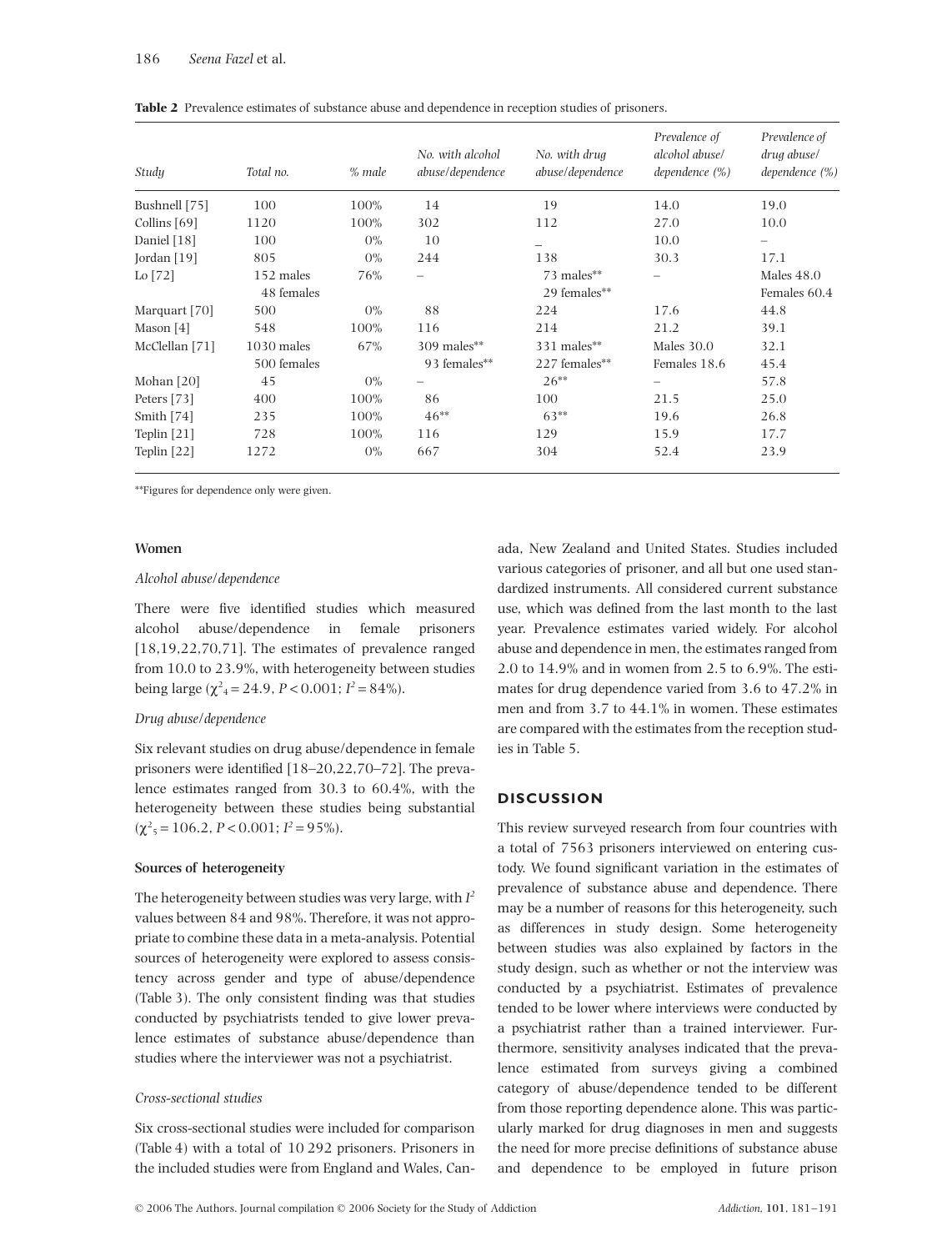|                           | Male prisoners                            |                                        | Female prisoners                          |                                        |  |
|---------------------------|-------------------------------------------|----------------------------------------|-------------------------------------------|----------------------------------------|--|
| Source of heterogeneity   | Prevalence of alcohol<br>abuse/dependence | Prevalence of drug<br>abuse/dependence | Prevalence of alcohol<br>abuse/dependence | Prevalence of drug<br>abuse/dependence |  |
| US prison                 | 26%                                       | 25%                                    | 20%                                       | 45%                                    |  |
| Non-US                    | 22%                                       | 31%                                    | No studies                                | 58%                                    |  |
| Difference                | $+4\%$                                    | $-6\%$                                 | NA                                        | $+13%$                                 |  |
| Psychiatrist interviewer  | 24%                                       | 25%                                    | 17%                                       | 32%                                    |  |
| Non-psychiatrist          | 28%                                       | 27%                                    | 21%                                       | 49%                                    |  |
| Difference                | $-4%$                                     | $-2\%$                                 | $-4\%$                                    | $-17%$                                 |  |
| Remand prisoner           | 19%                                       | 39%                                    | 24%                                       | 49%                                    |  |
| Sentenced                 | 27%                                       | 27%                                    | 17%                                       | 39%                                    |  |
| Difference                | $-8\%$                                    | $+12%$                                 | $+7\%$                                    | $+10%$                                 |  |
| Combined abuse/dependence | 18%                                       | 16%                                    | 21%                                       | 44%                                    |  |
| Only dependence           | 27%                                       | 32%                                    | 16%                                       | 46%                                    |  |
| Difference                | $-9\%$                                    | $-16%$                                 | $+5\%$                                    | $-2\%$                                 |  |

**Table 3** Sources of heterogeneity in studies of the prevalence of substance abuse and dependence in prisoners.

research so that more reliable estimates of prevalence can be made.

Whether the survey included remand or sentenced prisoners also accounted for some variation in prevalence but not in a consistent way. These factors may need consideration in the design of further studies. However, it is possible that the heterogeneity between studies may be due to inherent differences in patterns of drug abuse and dependence in diverse prison populations. Nevertheless, the review provides a range of prevalence estimates that may be useful for service planning and provision, and have a number of important implications.

First, these prevalence estimates are orders of magnitude higher than those noted in general population surveys. Compared with figures for the general population of the United States of similar age, male prisoners have a slight excess of alcohol dependence and a two- to 10-fold excess of drug dependence [76]. Figures for female prisoners suggest that the difference with the general population is more marked—prisoners have a two- to fourfold excess of alcohol dependence and at least a 13-fold increase in drug dependence [76].

Secondly, the figures for substance dependence in female prisoners are of particular concern. As noted above, the relative excess compared with the general population is greater in women than men, and in addition the prevalence estimate range of drug abuse and dependence is higher in female prisoners than in males. This suggests that priority of service provision in this respect should be made for female prisoners.

Thirdly, as research has indicated that substance misuse is a risk factor for suicide within custody [77] and on leaving prison [78], treatment for such problems should be considered as part of a suicide prevention strategy in

custody. Finally, the range of prevalence estimates in reception studies was higher than it was in crosssectional studies, especially for alcohol abuse and dependence. This implies that estimating the burden of substance use problems from cross-sectional studies may underestimate the extent of treatment needs.

Substance dependence in prisoners has been of concern for many decades. In 1998, the UK government Home Office launched the National Drugs Strategy, which is a 10-year government initiative looking at ways to prevent and treat substance misuse [79] through the development of legislature and policy. In particular, it aims to increase the participation of problem drug users, including prisoners, in drug treatment programmes. Subsequently, Arrestee Drug Abuse Monitoring programmes have been implemented recently in England [80] and CARATS (Counselling, Assessment, Referral, Advice and Throughcare) workers have been introduced to support prisoners with substance misuse problems, linking them with outside agencies post-release. However, provision for substance dependent prisoners and treatment protocols currently vary considerably between different establishments, particularly regimens for detoxification and policies for maintenance prescribing. The management of prisoners with alcohol dependence is often particularly limited to detoxification, with little psychological input or provision of aftercare. Our findings suggest that there is a role for thorough screening of prisoners at reception for substance abuse and dependence and for appropriate treatment facilities, both within the prison and on release by provision of appropriate throughcare, e.g. continuing maintenance prescribing and relapse prevention work. Entry into prison may provide the only contact some individuals have with sub-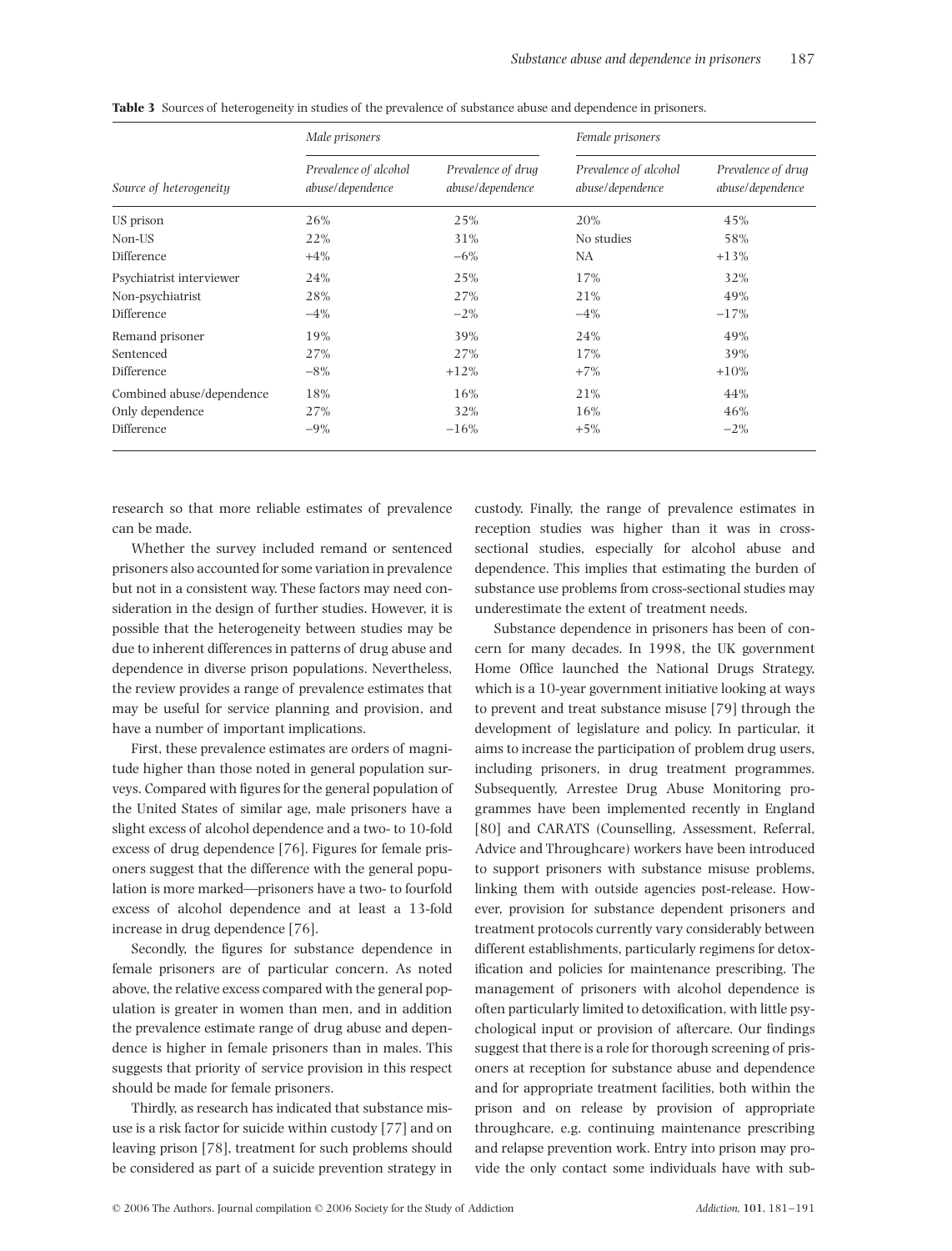|                       |      |                   |                                                                                            | <b>Table 4</b> Details of, and prevalence estimates from, included cross-sectional studies larger than 500 prisoners                                            |                             |                        |                     |                                                        |                                                   |                                                |
|-----------------------|------|-------------------|--------------------------------------------------------------------------------------------|-----------------------------------------------------------------------------------------------------------------------------------------------------------------|-----------------------------|------------------------|---------------------|--------------------------------------------------------|---------------------------------------------------|------------------------------------------------|
| Study                 | Year | Country           | Population                                                                                 | Sampling strategy/method                                                                                                                                        | Instrument                  | Diagnostic<br>criteria | prisoner<br>Type of | Total no.                                              | dependence (%)<br>alcohol abuse/<br>Prevalence of | dependence (%)<br>Prevalence of<br>drug abuse/ |
| Brooke <sup>[5]</sup> | 1998 | England           | 13 male prisons, 3 YOIs,<br>in England and Wales<br>3 female prisons                       | Stratified random sampling<br>All subjects on remand in<br>all prisons                                                                                          | interview<br>Clinical       | $LCD-10$               | Remand              | 245 females<br>206 young<br>544 males<br>offenders     | Females 6.9<br>Males 14.9                         | Females 29.4<br>Males 19.3                     |
| Maden [6]             | 1990 | England and Wales | in England and Wales<br>YOIs<br>17 male, 3 female<br>prisons and 8                         | All sentenced inmates in all<br>Stratified random sampling<br>included institutions                                                                             | CIS                         | ICD-9                  | Sentenced           | 273 females,<br>1365 males<br>$404$ young<br>offenders | Females 4.4<br>Males 8.6                          | Females 24.2<br>Males 9.2                      |
| Motiuk [24]           | 1991 | Canada            | All penitentiaries across<br>Canada                                                        | Stratified random sampling<br>settings across Canada<br>All male inmates in 45                                                                                  | <b>SIC</b>                  | DSM-III                | Sentenced           | 2185 males                                             | Males 9.8                                         | Males 13.1                                     |
| Robins [25]           | 1991 | <b>USA</b>        | facilities<br>Baltimore, Durham<br>es<br>in New Haven<br>and Los Angel<br>All correctional | Either whole population<br>New Haven, Baltimore,<br>used or simple random<br>All inmates in prisons in<br>St Louis, Durham and<br>South Los Angeles<br>sampling | SIC                         | DSM-III                | Mixed               | and females<br>676 males                               | Females 26.4<br>Males and                         | Females 44.9<br>Males 19.5                     |
| Simpson [26]          | 1999 | New Zealand       | All prisons in New<br>Zealand                                                              | Stratified random sampling<br>All subjects in all prisons                                                                                                       | $CIDI-A$                    | DSM-IV                 | Mixed               | 162 females<br>1090 males                              | Females 2.5<br>Males 2.0                          | Females 3.7<br>Males 3.6                       |
| Singleton [3]         | 1998 | England and Wales | England and Wales<br>establishments in<br>131 prison                                       | Stratified random sampling<br>institutions in England<br>All inmates in all<br>and Wales                                                                        | <b>AUDIT</b><br><b>SCAN</b> | ICD-10                 | Mixed               | 771 females<br>2371 males                              |                                                   | Females: 44.1**<br>Males $47.2***$             |
|                       |      |                   |                                                                                            |                                                                                                                                                                 |                             |                        |                     |                                                        |                                                   |                                                |

sectional studies larger than 500 prisoners. ates from included  $\overline{a}$ **Table 4** Detaile of and prevalent

© 2006 The Authors. Journal compilation © 2006 Society for the Study of Addiction *Addiction,* **101**, 181–191

| Addiction, 101, 181-191 |  |
|-------------------------|--|
|                         |  |

\*\*Figures for dependence only.

\*\*Figures for dependence only.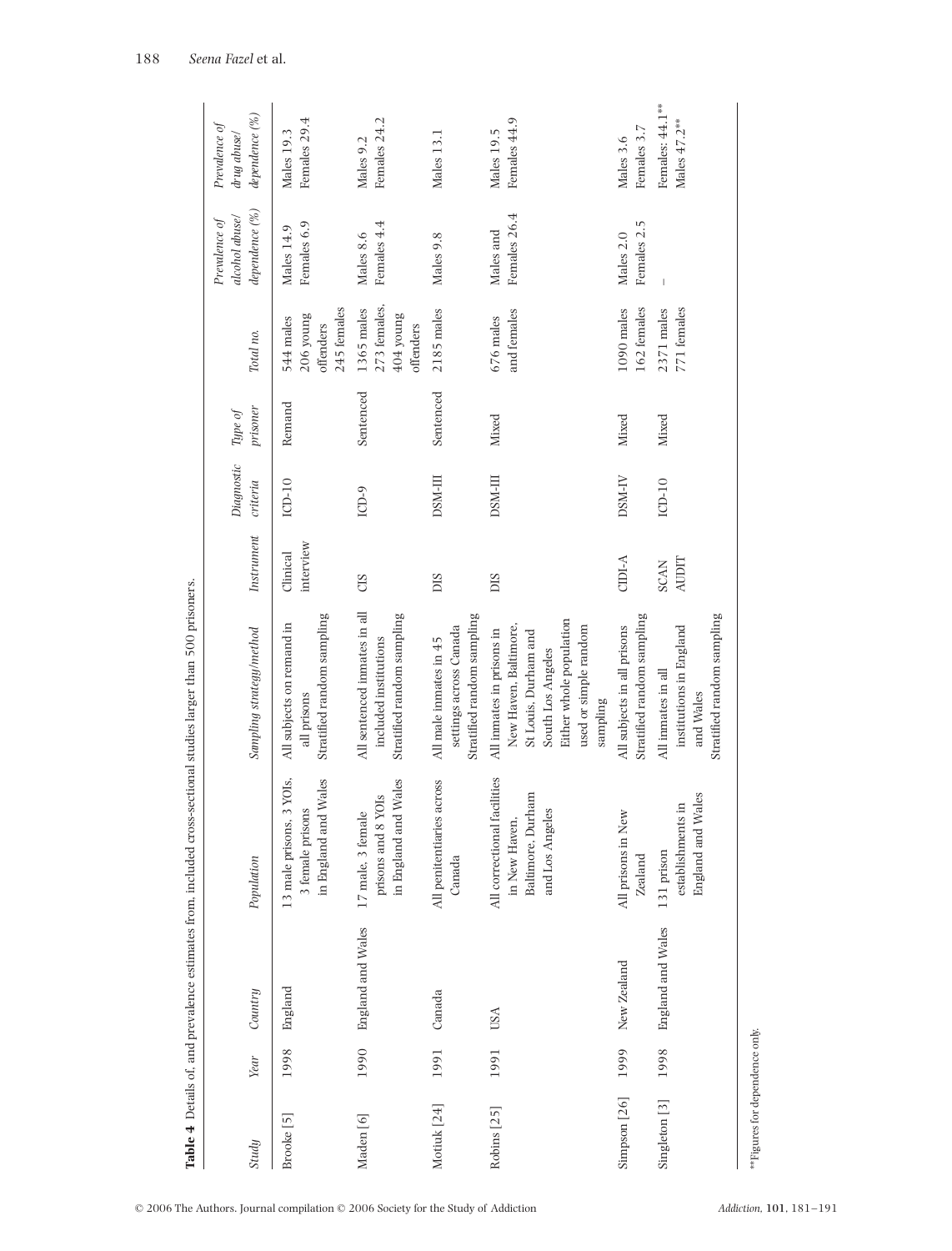| Prisoner gender | Type of substance<br>abuse/dependence | Range of prevalence<br>estimates from<br>reception studies $(\%)$ | Range of prevalence<br>estimates from cross-<br>sectional studies (%) |
|-----------------|---------------------------------------|-------------------------------------------------------------------|-----------------------------------------------------------------------|
| Men             | Alcohol                               | $17.7 - 30.0$                                                     | $2.0 - 14.9$                                                          |
|                 | Drug                                  | $10.0 - 48.0$                                                     | $3.6 - 47.2$                                                          |
| Women           | Alcohol                               | $10.0 - 23.9$                                                     | $2.5 - 6.9$                                                           |
|                 | Drug                                  | $30.3 - 60.4$                                                     | $3.7 - 44.1$                                                          |

**Table 5** Comparison of range of prevalence estimates in reception and cross-sectional studies.

stance misuse workers. These results may also imply a need for further structured input from specialist addiction services in prison. This would conform with recommendations made by the Department of Health proposing an equivalence of care in the treatment of physical and mental illness in prisoners and the general population [81,82].

#### **Acknowledgements**

The following researchers kindly provided additional data from their studies: J. Borrill, B. K. Jordan, E. M. Kouri, C. Lo, J. Marquart, L. Teplin and T. Weaver. We are grateful to A. Reid for assistance with the figures. PB was supported by Oxleas NHS Trust. SF was supported by Oxfordshire Mental Healthcare NHS Trust.

#### **References**

- 1. Steadman HJ, Mulvey EP, Monahan J, Robbins P, Appelbaum P, Grisso T, *et al.* Violence by people discharged from acute psychiatric inpatient facilities and by others in the same neighborhoods. *Arch Gen Psychiatry* 1998;**55**: 393–401.
- 2. Grann M, Fazel S. Substance misuse and violent crime: Swedish population study. *BMJ* 2004;**328**: 1233–4.
- 3. Singleton N, Meltzer H, Gatward R. *Psychiatric morbidity among prisoners in England and Wales.* London: Stationery Office; 1998.
- 4. Mason D, Birmingham L, Grubin D. Substance use in remand prisoners: a consecutive case study. *BMJ* 1997;**315**: 18–21.
- 5. Brooke D, Taylor C, Gunn J, Maden A. Substance misusers remanded to prison—a treatment opportunity? *Addiction* 1998;**93**: 1851–6.
- 6. Maden A, Swinton M, Gunn J. Women in prison and use of illicit drugs before arrest. *BMJ* 1990;**301**: 1133.
- 7. Stover H, Ossietzky C. *An overview study. Assistance to drug users in European Union prisons.* UK: EMCDDA Scientific Report. EMCDDA; 2001.
- 8. Mailloux DL, Forth AE, Kroner DG. Psychopathy and substance use in adolescent male offenders. *Psychol Rep* 1997; **81**: 529–30.
- 9. Fisher RL, Macdonald DG. *Profile of 1991 new commitments with suggested alcohol abuse problems based on MAST scores.* Albany, NY: State of New York Department of Correctional Services; 1992.
- 10. Indermaur D, Upton K. Alcohol and drug use patterns of prisoners in Perth. *Aust NZ J Criminol* 1988;**21**: 144–67.
- 11. Corrado RR, Cohen I, Hart S, Roesch R. Comparative examination of the prevalence of mental disorders among jailed inmates in Canada and the United States. *Int J Law Psychiatry* 2000;**23**: 633–47.
- 12. Smith SS, Newman JP. Alcohol and drug abuse-dependence disorders in psychopathic and nonpsychopathic criminal offenders. *J Abnorm Psychol* 1990;**99**: 430–9.
- 13. Yacoubian GS, Urbach BJ, Larsen KL, Johnson RJ, Peters RJ. Exploring benzodiazepine use among Houston arrestees. *J Psychoact Drugs* 2002;**34**: 393–9.
- 14. Yacoubian GS. A typology of St Louis arrestees surveyed through the Arrestee Drug Abuse Monitoring (ADAM) program. *J Drug Educ* 2000;**30**: 247–64.
- 15. Office of Justice Programs (BOJS). *US Department of Justice profile of jail inmates, 1996.* Washington D.C.: US Department of Justice; 1998.
- 16. Farabee D, Fredlund E. Self-reported drug use among recently admitted jail inmates: estimating prevalence and treatment needs. *Subst Use Misuse* 1996;**31**: 423–35.
- 17. Edgar K, O'Donnell I. *Mandatory drug testing in prisons: the relationship between MDT and the nature and level of drug misuse.* London: Home Office; 1998.
- 18. Daniel AE, Robins AJ, Reid JC, Wilfley DE. Lifetime and six-month prevalence of psychiatric disorders among sentenced female offenders. *Bull Am Acad Psychiatr Law* 1988;**16**; 333–42.
- 19. Jordan BK, Schlenger W, Fairbank JA, Caddell JM. Prevalence of psychiatric disorders among incarcerated women II. Convicted felons entering prison. *Arch Gen Psychiatry* 1996:**5**: 513–19.
- 20. Mohan D, Scully P, Collins C, Smith C. Psychiatric disorder in an Irish female prison. *Crim Behav Mental Health* 1997;**7**: 229–35.
- 21. Teplin LA. Psychiatric and substance abuse disorders among male urban jail detainees. *Am J Public Health* 1994;**84**: 290–3.
- 22. Teplin LA, Abram KM, McClelland GM. Prevalence of psychiatric disorders among incarcerated women I. Pretrial jail detainees. *Arch Gen Psychiatry* 1996;**5**: 505–12.
- 23. Gunn J, Maden A, Swinton M. *Mentally disordered prisoners.* London: Home Office; 1991.
- 24. Motiuk LL, Poporino FJ. *The prevalence, nature and severity of mental health problems among federal male inmates in Canadian penitentiaries.* Ottowa: Research and Statistics Branch, Correctional Service of Canada; 1991.
- 25. Robins LN, Regier DA. *Psychiatric disorders in America.* The Epidemiologic Catchment Area Study. New York: The Free Press; 1991.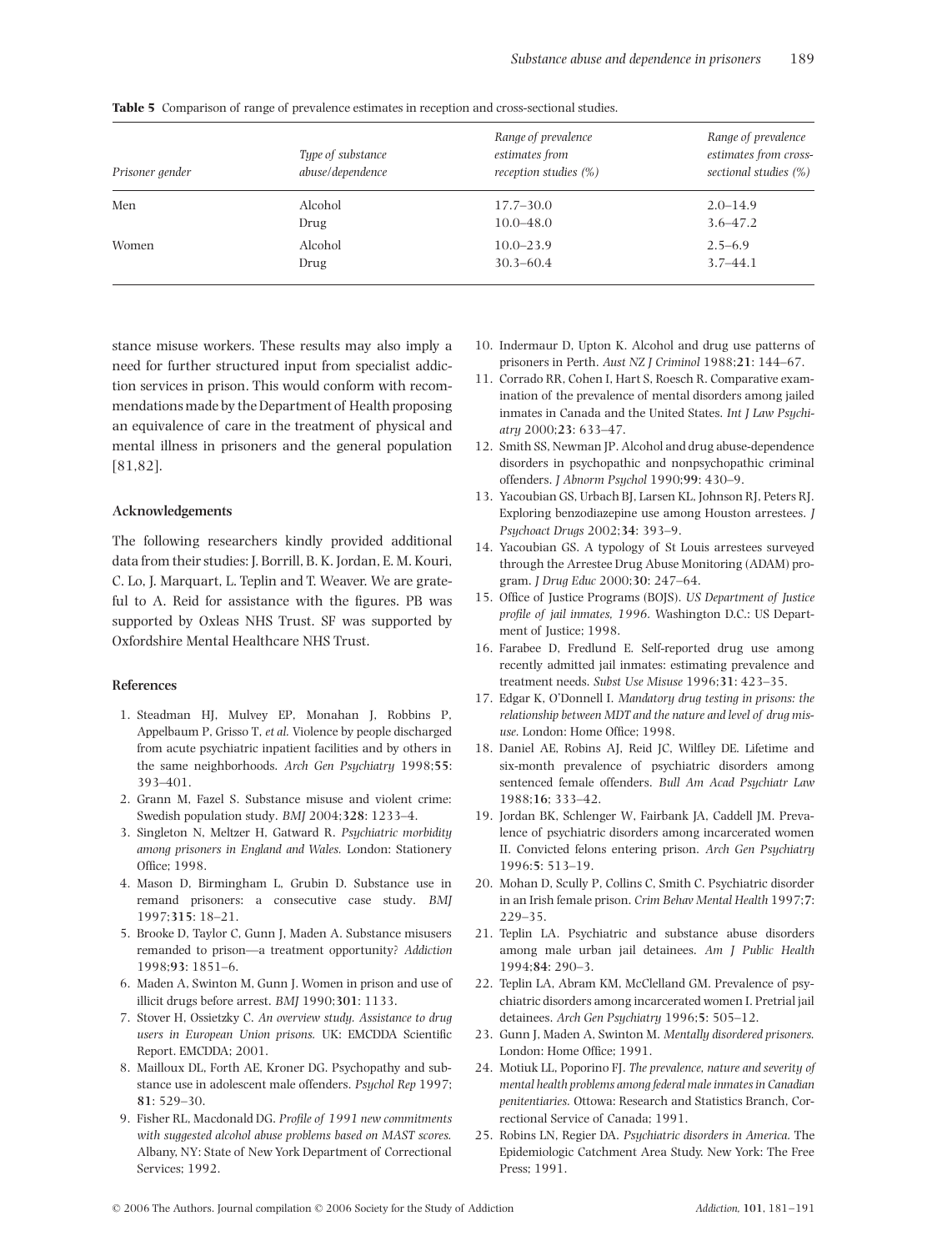- 26. Simpson AIF, Brinded PMJ, Laidlaw TM, Fairley N, Malcolm F. *An investigation of the prevalence of psychiatric disorders among New Zealand inmates.* National Study of Psychiatric Morbidity in New Zealand Prisons. New Zealand: Department of Corrections; 1999.
- 27. Cooke DJ. *Psychological disturbance in the Scottish prison system: prevalence, precipitants and policy.* Edinburgh: Scottish Prison Service; 1994.
- 28. Denton B. Psychiatric morbidity and substance dependence among women prisoners: an Australian study. *Psychiatr Psychol Law* 1995;**2**: 173–177.
- 29. Longato-Stadler E, Von Knorring L, Hallman J. Mental and personality disorders as well as personality traits in a Swedish male criminal population. *Nord J Psychiatry* 2002;**56**: 137–44.
- 30. Neighbors HW, Williams DH, Gunnings TS, Lipscomb W, Broman C, Lepkowski J. *The prevalence of mental disorder in Michigan prisons.* Michigan: Department of Corrections; 1987.
- 31. Agbahowe S, Ohaeri J, Ogunlesi A, Osahon R. Prevalence of psychiatric morbidity among convicted inmates in a Nigerian prison community. *East Afr Med J* 1998;**75**: 19–26.
- 32. Fazel S, Hope T, O'Donnell I, Jacoby R. Hidden psychiatric morbidity in elderly prisoners. *Br J Psychiatry* 2001;**179**: 535–9.
- 33. Fazel S, Danesh J. Serious mental disorders in 23 000 prisoners: a systematic review of 62 surveys. *Lancet* 2002;**359**: 545–50.
- 34. Lightfoot LO, Hodgins D. A survey of alcohol and drug problems in incarcerated offenders. *Int J Addict* 1988;**23**: 687– 706.
- 35. Sanchez JE, Johnson BD. Women and the drugs–crime connection: crime rates among drug abusing women at Rikers Island. *J Psychoact Drugs* 1987;**19**: 205–16.
- 36. Shewan D, Gemmell M, Davies JB. Prison as a modifier of drug using behaviour. *Addict Res* 1994;**2**: 203–15.
- 37. Turnbull PJ, Stimson GV, Stillwell G. *Drug use in prison.* Horsham, West Sussex: AVERT; 1994, p. 61
- 38. Covell RG, Frischer M, Taylor A, Goldberg D, Green S, McKeganey N, *et al.* Prison experience of injecting drug users in Glasgow. *Drug Alcohol Depend* 1993;**32**: 9–14.
- 39. Darke S, Kaye S, Finlay-Jones R. Drug use and injection risktaking among prison methadone maintenance patients. *Addiction* 1998;**93**: 1169–75.
- 40. Swett C Jr. Use of Michigan Alcoholism Screening Test in a prison hospital. *Am J Drug Alcohol Abuse* 1984;**10**: 563–9.
- 41. Parsons S, Walker L, Grubin D. Prevalence of mental disorder in female remand prisons. *J Forensic Psychiatry* 2001;**12**: 194–202.
- 42. Andersen HS, Sestoft D, Lillebaek T, Gabrielsen G, Hemmingsen R, Kramp P. A longitudinal study of prisoners on remand: psychiatric prevalence, incidence and psychopathology in solitary vs. non-solitary confinement. *Acta Psychiatr Scand* 2000;**102**: 19–25.
- 43. Kouri EM, Pope HG, Powell KF, Olivia PS, Campbell C. Drug use history and criminal behavior among 133 incarcarated men. *Am J Drug Alcohol Abuse* 1997;**23**: 413–19.
- 44. Power KG, Markova I, Rowlands A, McKee KJ, Anslow PJ, Kilfedder C. Intravenous drug use and HIV transmission amongst inmates in Scottish prisons. *Br J Addict* 1992;**87**: 35–45.
- 45. Plourde C, Brouchu S. Medication and drug use during incarcaration: homeostasis of a setting. *Int Med J* 2002;**9**: 163–8.
- 46. O'Mahony P. *Drug abusers in Mountjoy Prison: five years on.* Dublin: The Stationery Office, Department of Justice, 1987.
- 47. Guy E, Platt JJ, Zwerling I, Bullock S. Mental health status of prisoners in an urban jail. *Crim Justice Behav* 1985;**12**: 29–53.
- 48. Meyers-Chandler S, Kassebaum G. Drug–alcohol dependence of women prisoners in Hawaii. *Affilia* 1994;**9**: 157– 70.
- 49. Keene J. Drug use among prisoners before, during and after custody. *Addict Res* 1997;**4**: 343–53.
- 50. Stathis H, Eyland S, Bertram S. *Patterns of drug use amongst NSW Prison receptions.* Research Publication no. 23. New South Wales: Research and Statistics Division, Department of Corrections; 1991.
- 51. Miner M, Gorta A. *Drugs and women in prison.* Research Publication no. 10. New South Wales: Department of Corrections; 1986.
- 52. Liriano S, Ramsay M. Prisoners' drug use before prison and the links with crime. In: Ramsay M, editor. Home Office online report, no. 33. London: Home Office; 2003.
- 53. Marini JL, Bridges CI, Sheard MH. Multiple drug abuse: examination of drug-abuse patterns in male prisoners. *Int J Addict* 1978;**13**: 493–502.
- 54. Barton WI. Drug histories and criminality: survey of inmates of state correctional facilities, January 1974. *Int J Addict* 1980;**15**: 233–58.
- 55. Warner BD, Leukefeld CG. Rural–urban differences in substance use and treatment utilization among prisoners. *Am J Drug Alcohol Abuse* 2001;**27**: 265–80.
- 56. Shewan D, Gemmell M, Davies JB. *Drug use and Scottish prisons.* Scottish Prison Service Occasional Paper 6. Edinburgh: Scottish Prison Service; 1994.
- 57. Kevin M. *Drug and alcohol exit survey.* Part 1. Research Publication no. 26. New South Wales: Research and Statistics Division, NSW Department of Corrections; 1992.
- 58. Swann R, James P. The effect of the prison environment on inmate drug taking behaviour. *Howard J Crim Justice* 1998;**37**: 252–65.
- 59. Turner TH, Tofler DS. Indicators of psychiatric disorder among women admitted to prison. *BMJ* 1986;**292**: 651–3.
- 60. Nunes-Dinis MC, Weisner C. Gender differences in the relationship of alcohol and drug use to criminal behaviour in a sample of arrestees. *Am J Drug Alcohol Abuse* 1997;**23**: 129–41.
- 61. Swank G, Winer D. Occurrence of psychiatric disorder in a country jail population. *Am J Psychiatry* 1976;**133**: 1331– 3.
- 62. Robertson RG, Bankier RG, Schwartz L. The female offender: a Canadian study. *Can J Psychiatry* 1987;**32**: 749– 55.
- 63. Bass UF, Brock VW. Narcotic use in an inmate population at three points in time. *Am J Drug Alcohol Abuse* 1976;**3**: 375– 86.
- 64. Davidson M, Humphreys MS, Johnstone EC, Cunningham Owens DG. Prevalence of psychiatric morbidity among remand prisoners in Scotland. *Br J Psychiatry* 1995;**167**: 545–8.
- 65. Michaud P, Pessione F, Lavault J, Rohmer G, Rueff B. Screening of alcohol-related problems in French detainees using the CAGE questionnaire. *Alcologia* 2000;**12**: 19–25.
- 66. Joukamaa M. Psychiatric morbidity among Finnish prisoners with special reference to socio-demographic factors: results of the Health Survey of Finnish Prisoners (Wattu Project). *Forensic Sci Int* 1995;**73**: 85–91.